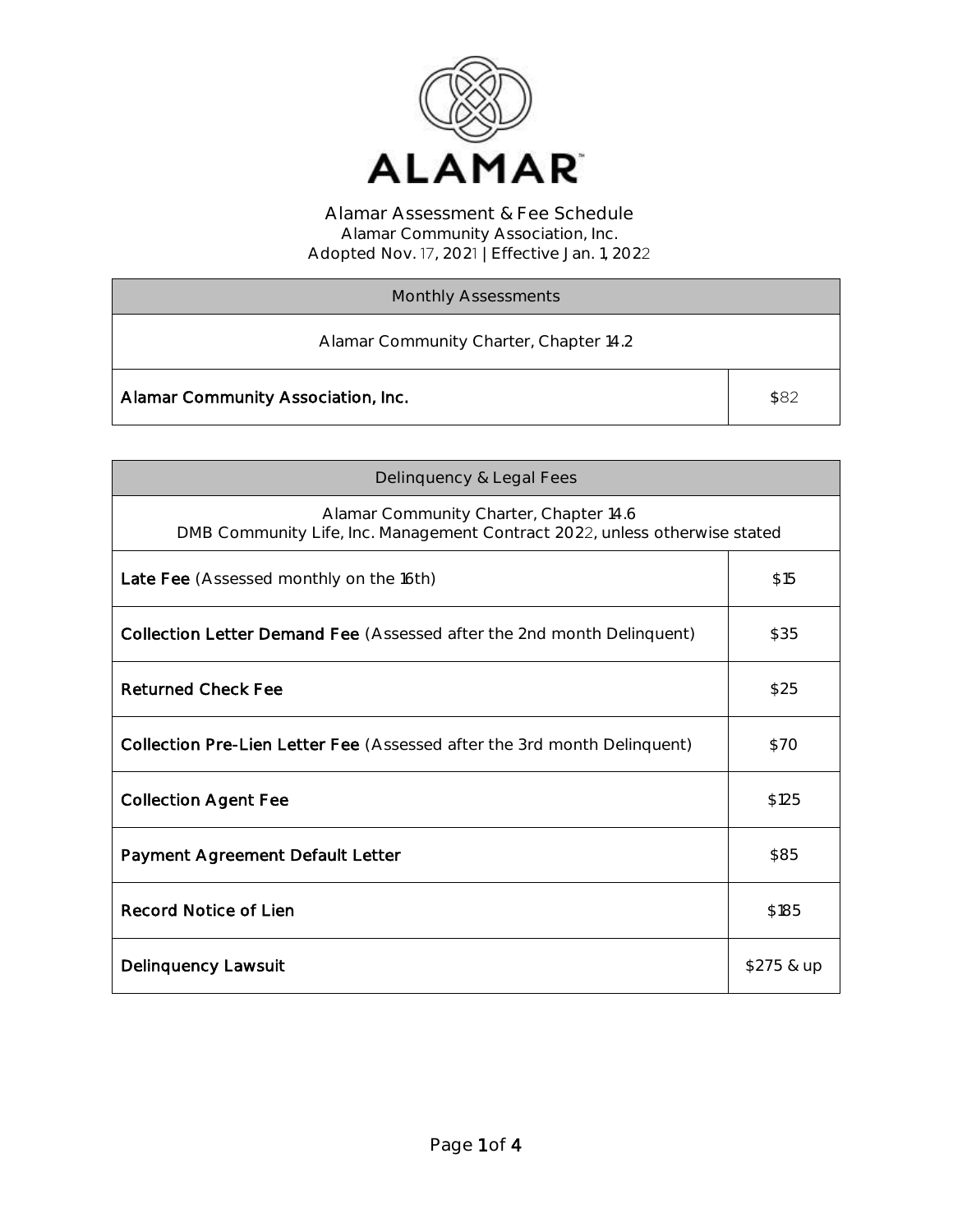

| <b>Property Transfer Fees</b>                                                                                                                                    |                                          |
|------------------------------------------------------------------------------------------------------------------------------------------------------------------|------------------------------------------|
| ARS 33-1806 Resale of units; information required; fees; civil penalty; definition<br>DMB Community Life, Inc. Management Contract 2022, unless otherwise stated |                                          |
| <b>Builder Transfer</b>                                                                                                                                          |                                          |
| First Home Buyer Transfer Fee; per lot                                                                                                                           | \$200                                    |
| Capitalization of Association Fee -1/6 of the Annual Base Assessment per<br>Lot<br>(Alamar Community Charter, Chapter 14.9)                                      | \$164                                    |
| <b>Reserve Contribution Fee</b><br>(Alamar Community Charter, Chapter 14.10)                                                                                     | \$15O                                    |
| <b>Community Enhancement Fee</b><br>(Alamar Community Charter, Chapter 14.12)                                                                                    | \$250                                    |
| Upfront Monthly Assessments Collected at Closing - 2 mo.                                                                                                         | \$164                                    |
| Resale Transfer                                                                                                                                                  |                                          |
| Resale Disclosure, Transfer & Lien Estoppel Fee                                                                                                                  | \$375                                    |
| Capitalization of Association Fee -1/6 of the Annual Base Assessment per<br>Lot<br>(Alamar Community Charter, Chapter 14.9)                                      | \$164                                    |
| <b>Reserve Contribution Fee</b><br>(Alamar Community Charter, Chapter 14.10)                                                                                     | \$150                                    |
| <b>Community Enhancement Fee</b><br>(Alamar Community Charter, Chapter 14.12)                                                                                    | 0.25% of<br>Lot's gross<br>selling price |
| Prepaid Monthly Assessment Collected at Closing - 2 mo.                                                                                                          | \$164                                    |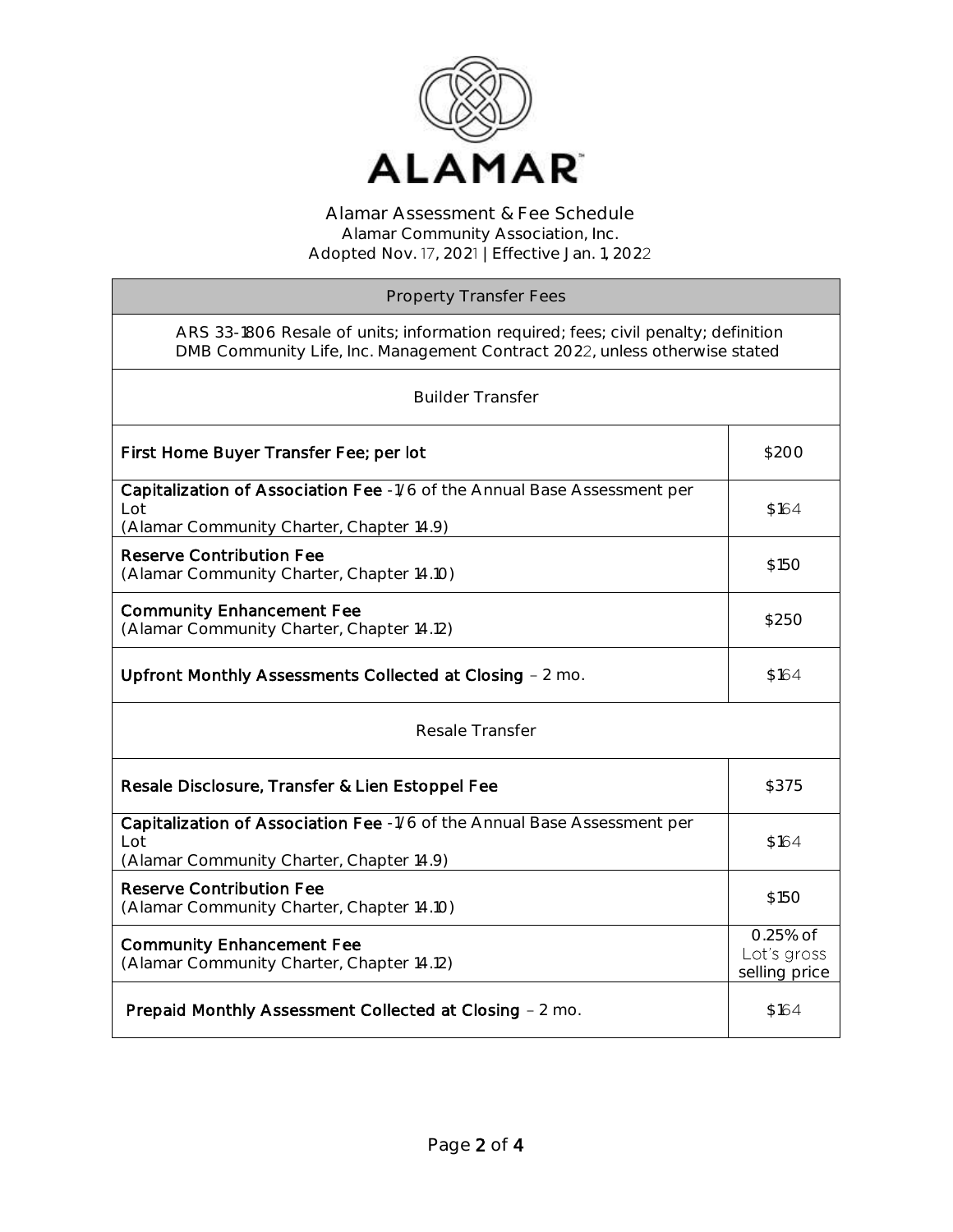

| Property Transfer Fees (Continued)                                                                                                                               |                                            |
|------------------------------------------------------------------------------------------------------------------------------------------------------------------|--------------------------------------------|
| ARS 33-1806 Resale of units; information required; fees; civil penalty; definition<br>DMB Community Life, Inc. Management Contract 2022, unless otherwise stated |                                            |
| Builder-to-Builder Transfer                                                                                                                                      |                                            |
| Builder-to-Builder Transfer Fee; per lot                                                                                                                         | \$50                                       |
| Non-Exempt Transfer                                                                                                                                              |                                            |
| Any Non-Exempt Transfer Other Than a Sale<br>(Alamar Community Charter, Chapter 14.12(d))                                                                        | $0.25%$ of<br>lot's gross<br>selling price |

| Delinquency & Legal Fees                                                                                                                                                                                                                          |       |
|---------------------------------------------------------------------------------------------------------------------------------------------------------------------------------------------------------------------------------------------------|-------|
| ARS 33-1806 Resale of units; information required; fees; civil penalty; definition<br>ARS 33-1806.01 Rental property; member and agent information; fee; disclosure<br>DMB Community Life, Inc. Management Contract 2022, unless otherwise stated |       |
| <b>Tenant Account Set-up Fee</b>                                                                                                                                                                                                                  | \$25  |
| Foreclosure Monitoring Fee                                                                                                                                                                                                                        | \$75  |
| Foreclosure Set-up Fee                                                                                                                                                                                                                            | \$400 |
| <b>Administrative Transfer Set-up Fee</b> (Applicable for exempt CEF Transfers)                                                                                                                                                                   | \$75  |
| Third-Party Disclosure Fees (homewisedocs.com)                                                                                                                                                                                                    | \$25  |
| <b>Resale Rush Fee - 72 hours</b>                                                                                                                                                                                                                 | \$100 |
| Resale Update Fee - After 30 days                                                                                                                                                                                                                 | \$50  |
| Lender Documentation Fee                                                                                                                                                                                                                          | \$100 |